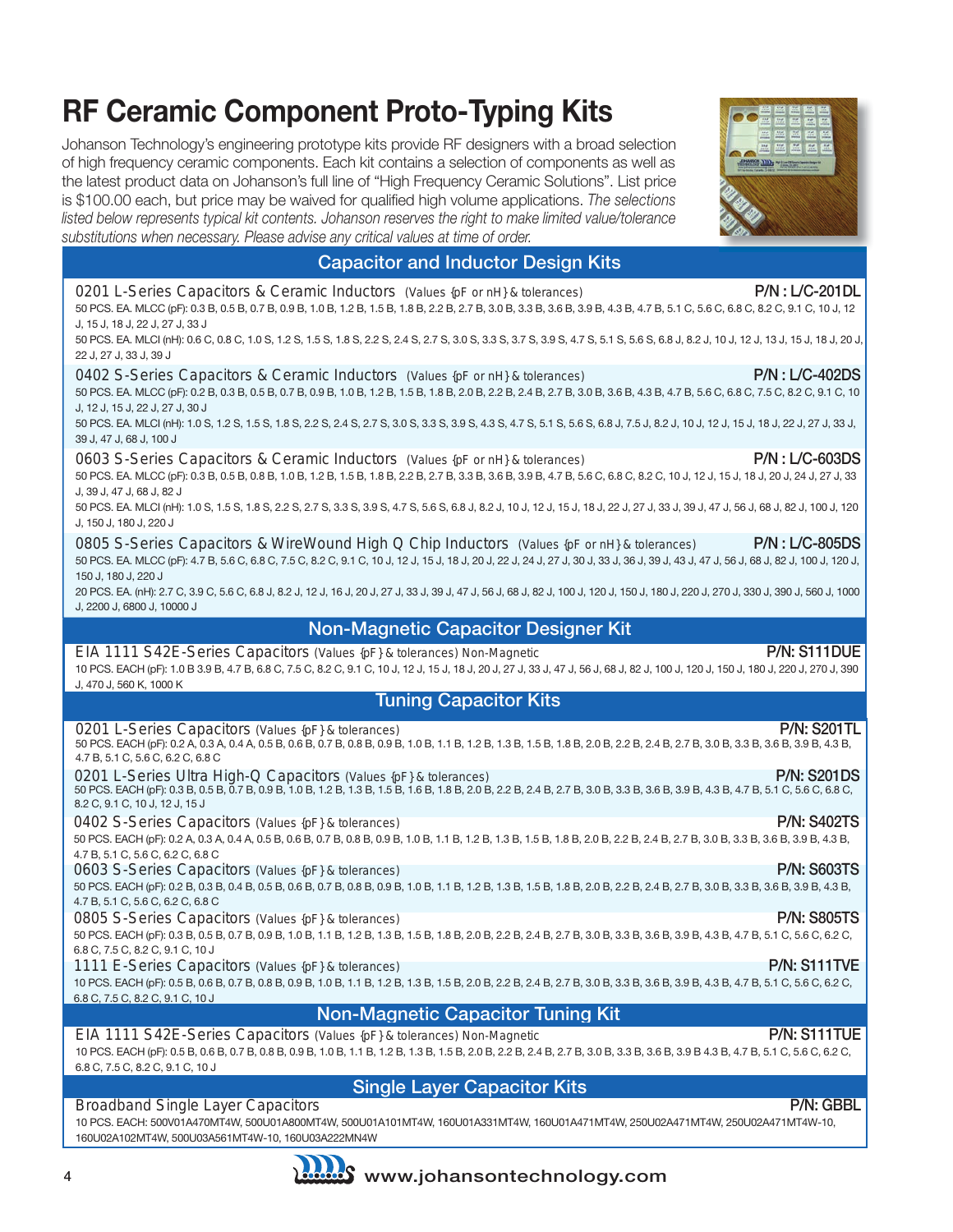| <b>Standard Single Layer Capacitors</b>                                                                                                                                                                                                                                                                                                                                                                                                                                                                                                                                                                                                                                                                                                                                                                                                 |                     |
|-----------------------------------------------------------------------------------------------------------------------------------------------------------------------------------------------------------------------------------------------------------------------------------------------------------------------------------------------------------------------------------------------------------------------------------------------------------------------------------------------------------------------------------------------------------------------------------------------------------------------------------------------------------------------------------------------------------------------------------------------------------------------------------------------------------------------------------------|---------------------|
| <b>Broadband Single Layer Capacitors</b><br>10 PCS. EACH: 500U10N0R4BT4W, 101V10L1R5MT4W, 500U10B5R1KT4W, 500V15W100KN4W, 101U15T500MT4W, 101U20X390MT4W, 500U20T101KT4W,<br>500U25N2R0CN4W, 101V25T101MN4W, 101V30Y471MT4W                                                                                                                                                                                                                                                                                                                                                                                                                                                                                                                                                                                                             | P/N: SLC            |
| <b>WireWound Inductor Kits</b>                                                                                                                                                                                                                                                                                                                                                                                                                                                                                                                                                                                                                                                                                                                                                                                                          |                     |
| 0402 WireWound High Q Chip Inductors (Values {nH} & tolerances)<br>20 PCS. EACH (nH): 1.0 C, 1.8 C, 2.0 C, 2.7 C, 3.3 C, 3.9 C, 4.7 C, 5.6 C, 6.8 J, 7.5 J, 8.2 J, 9.0 J, 10 J, 12 J, 15 J, 18 J, 20 J, 22 J, 24 J, 27 J, 30 J, 30 J, 30 J, 39 J, 47 J, 56 J,<br>82 J, 100 J, 120 J                                                                                                                                                                                                                                                                                                                                                                                                                                                                                                                                                     | P/N: L402W          |
| 0603 WireWound High Q Chip Inductors (Values {nH} & tolerances)<br>20 PCS. EACH (nH): 1.6 C, 1.8 C, 2.0 C, 3.9 C, 4.7 C, 5.1 C, 5.6 C, 6.8 J, 7.5 J, 8.2 J, 10 J, 12 J, 15 J, 18 J, 22 J, 27 J, 33 J, 39 J, 47 J, 56 J, 68 J, 72 J, 82 J, 100 J, 150 J,<br>180 J, 270 J, 330 J                                                                                                                                                                                                                                                                                                                                                                                                                                                                                                                                                          | <b>P/N: L603W</b>   |
| 0805 WireWound High Q Chip Inductors (Values {nH} & tolerances)<br>20 PCS. EACH (nH): 2.7 C, 3.9 C, 5.6 C, 6.8 J, 8.2 J, 12 J, 16 J, 20 J, 27 J, 33 J, 39 J, 47 J, 56 J, 68 J, 82 J, 100 J, 120 J, 150 J, 150 J, 180 J, 220 J, 270 J, 330 J, 390 J, 560 J,<br>1000 J, 2200 J, 6800 J, 10000 J                                                                                                                                                                                                                                                                                                                                                                                                                                                                                                                                           | <b>P/N: L805W</b>   |
| (Individual) Capacitor, Inductor Designer Kits                                                                                                                                                                                                                                                                                                                                                                                                                                                                                                                                                                                                                                                                                                                                                                                          |                     |
| 0201 L-Series Capacitors (Values {pF} & tolerances)<br>50 PCS. EACH (pF): 0.3 B, 0.5 B, 0.7 B, 0.9 B, 1.0 B, 1.2 B, 1.5 B, 1.8 B, 2.2 B, 2.7 B, 3.0 B, 3.3 B, 3.6 B, 3.9 B, 4.3 B, 4.7 B, 5.1 C, 5.6 C, 6.8 C, 6.8 C, 8.2 C, 9.1 C, 10 J, 12 J,<br>15 J, 18 J, 22 J, 27 J, 33 J                                                                                                                                                                                                                                                                                                                                                                                                                                                                                                                                                         | <b>P/N: S201DL</b>  |
| 0201 L-Series Ultra High-Q Capacitors Horizontal Electrode Orientation (Values {pF} & tolerances)<br>Contains 50 PCS. EACH of the following 0201 capacitor sizes<br>(pF): 0.3 B, 0.5 B, 0.7 B, 0.9 B, 1.0 B, 1.2 B, 1.5 B, 1.8 B, 2.2 B, 2.7 B, 3.0 B, 3.3 B, 3.6 B, 3.9 B, 4.3 B, 4.7 B, 5.1 C, 5.6 C, 6.8 C, 6.8 C, 8.2 C, 9.1 C, 10 J, 12 J, 15 J                                                                                                                                                                                                                                                                                                                                                                                                                                                                                    | <b>P/N: S201DS</b>  |
| 0201 Inductors (Values {nH} & tolerances)<br>50 PCS. EACH (nH): 0.6 C, 0.8 C, 1.0 S, 1.2 S, 1.5 S, 1.8 S, 2.2 S, 2.4 S, 2.7 S, 3.0 S, 3.3 S, 3.7 S, 3.9 S, 4.7 S, 5.1 S, 5.6 S, 6.8 J, 6.2 J, 10 J, 12 J, 12 J, 13 J, 15 J, 18 J, 20 J,<br>22 J, 27 J, 33 J, 39 J                                                                                                                                                                                                                                                                                                                                                                                                                                                                                                                                                                       | <b>P/N: L201DC</b>  |
| 0402 S-Series Capacitors (Values {pF} & tolerances)<br>50 PCS. EACH (pF): 0.2 B, 0.3 B, 0.5 B, 0.7 B, 0.9 B, 1.0 B, 1.2 B, 1.5 B, 1.8 B, 2.0 B, 2.2 B, 2.4 B, 2.7 B, 3.0 B, 3.6 B, 4.3 B, 4.7 B, 5.6 C, 6.8 C, 7.5 C, 8.2 C, 9.1 C, 10 J,<br>12 J, 15 J, 22 J, 27 J, 30 J                                                                                                                                                                                                                                                                                                                                                                                                                                                                                                                                                               | <b>P/N: S402DS</b>  |
| 0402 Inductors (Values {nH} & tolerances)<br>50 PCS. EACH (nH): 1.0 S, 1.2 S, 1.5 S, 1.8 S, 2.2 S, 2.4 S, 2.7 S, 3.0 S, 3.3 S, 3.9 S, 4.3 S, 4.7 S, 5.1 S, 5.6 S, 6.8 J, 7.5 J, 8.2 J, 10 J, 12 J, 15 J, 18 J, 22 J, 27 J, 33 J, 39<br>J, 47 J, 68 J, 100 J                                                                                                                                                                                                                                                                                                                                                                                                                                                                                                                                                                             | <b>P/N: L402DC</b>  |
| 0603 S-Series Capacitors (Values {pF} & tolerances)<br>50 PCS. EACH (pF): 0.3 B, 0.5 B, 0.8 B, 1.0 B, 1.2 B, 1.5 B, 1.8 B, 2.2 B, 2.7 B, 3.3 B, 3.6 B, 3.9 B, 4.7 B, 5.6 C, 6.8 C, 8.2 C, 10 J, 12 J, 15 J, 18 J, 18 J, 20 J, 24 J, 27 J, 33 J,<br>39 J, 47 J, 68 J, 82 J                                                                                                                                                                                                                                                                                                                                                                                                                                                                                                                                                               | <b>P/N: S603DS</b>  |
| 0603 Inductors (Values {nH} & tolerances)<br>50 PCS. EACH (nH): 1.0 S, 1.5 S, 1.8 S, 2.2 S, 2.7 S, 3.3 S, 3.9 S, 4.7 S, 5.6 S, 6.8 J, 8.2 J, 10 J, 12 J, 15 J, 15 J, 18 J, 22 J, 27 J, 33 J, 39 J, 47 J, 56 J, 68 J, 68 J, 62 J, 100 J, 120 J<br>150 J, 180 J, 220 J                                                                                                                                                                                                                                                                                                                                                                                                                                                                                                                                                                    | <b>P/N: L603DC</b>  |
| 0805 S-Series Capacitors (Values {pF} & tolerances)<br>50 PCS. EACH (pF): 4.7 B, 5.6 C, 6.8 C, 7.5 C, 8.2 C, 9.1 C, 10 J, 12 J, 15 J, 18 J, 20 J, 22 J, 24 J, 27 J, 30 J, 33 J, 36 J, 39 J, 43 J, 47 J, 56 J, 68 J, 68 J, 62 J, 100 J, 120 J,<br>150 J, 180 J, 220 J                                                                                                                                                                                                                                                                                                                                                                                                                                                                                                                                                                    | <b>P/N: S805DS</b>  |
| 1111 E-Series Capacitors (Values {pF} & tolerances)<br>10 PCS. EACH (pF): 1.0 B, 3.9 B, 4.7 B, 6.8 C, 7.5 C, 8.2 C, 9.1 C, 10 J, 12 J, 15 J, 18 J, 20 J, 27 J, 33 J, 47 J, 56 J, 68 J, 82 J, 100 K, 120 K, 150 K, 150 K, 220 K, 220 K, 270 K,<br>390 K, 470 K, 560 K, 1000 K                                                                                                                                                                                                                                                                                                                                                                                                                                                                                                                                                            | <b>P/N: S111DVE</b> |
| 2.45GHz Designer Kit for WLAN, Bluetooth, Zigbee, ISM and 802.11                                                                                                                                                                                                                                                                                                                                                                                                                                                                                                                                                                                                                                                                                                                                                                        |                     |
| 0402 S-Series Capacitors, 0402 Inductors & 2.45 GHz RF Components<br>6 PCS. EA. BAND PASS FILTERS: 2450BP07A100, 2450BP15B100<br>6 PCS. EA. CHIP ANTENNA: 2450AT18A100, 2450AT18B100, 2450AT42A100, 2450AT42B100, 2450AT43A100, 2450AT43B100, 2450AT45A100<br>6 PCS. EA. LOW PASS FILTER: 2450LP14A100, 2450LP14B100, 2450LP15A050<br>6 PCS. EA. HIGH PASS FILTER: 2450HP14A100<br>6 PCS. EA. BALUN: 2450BL14C050, 2450BL14C100, 2450BL15B050, 2450BL15B100, 2450BL15B200<br>6 PCS. EA. FILTER BALUN: 2450FB15A050, 2450FB39A050<br>6 PCS. EA. DIPLEXER: 2450DP15A5512, 2450DP15D5400<br>50 PCS. EA. MLCC (pF): 0.3 B. 0.5 B. 1.0 B, 1.5 B, 1.8 B, 2.2 B, 2.7 B, 3.3 B, 3.9 B, 4.7 B, 5.6 C, 6.8 C, 8.2 C, 10 J<br>50 PCS. EA. MLCI (nH): 1.0 S, 1.5 S, 1.8 S, 2.2 S, 2.7 S, 3.3 S, 4.7 S, 5.6 S, 6.8 J, 8.2 J, 10 J, 15 J, 18 J, 27 J  | P/N: 2450L/C402D    |
| 0603 S-Series Capacitors, 0603 Inductors & 2.45 GHz RF Components<br>6 PCS. EA. BAND PASS FILTERS: 2450BP07A100, 2450BP15B100<br>6 PCS. EA. CHIP ANTENNA: 2450AT18A100, 2450AT18B100, 2450AT42A100, 2450AT42B100, 2450AT43A100, 2450AT43B100, 2450AT45A100<br>6 PCS. EA. LOW PASS FILTER: 2450LP14A100, 2450LP14B100, 2450LP15A050<br>6 PCS. EA. HIGH PASS FILTER: 2450HP14A100<br>6 PCS. EA. BALUN: 2450BL14C050, 2450BL14C100, 2450BL15B050, 2450BL15B100, 2450BL15B200<br>6 PCS. EA. FILTER BALUN: 2450FB15A050, 2450FB39A050<br>6 PCS. EA. DIPLEXER: 2450DP15A5512, 2450DP15D5400<br>50 PCS. EA. MLCC (pF): 0.3 B, 0.5 B, 1.0 B, 1.5 B, 1.8 B, 2.2 B, 2.7 B, 3.3 B, 3.9 B, 4.7 C, 5.6 C, 6.8 C, 8.2 C, 10 J<br>50 P CS. EA. MLCI (nH): 1.0 S, 1.5 S, 1.8 S, 2.2 S, 2.7 S, 3.3 S, 4.7 S, 5.6 S, 6.8 J, 8.2 J, 10 J, 15 J, 18 J, 27 J | P/N: 2450L/C603D    |